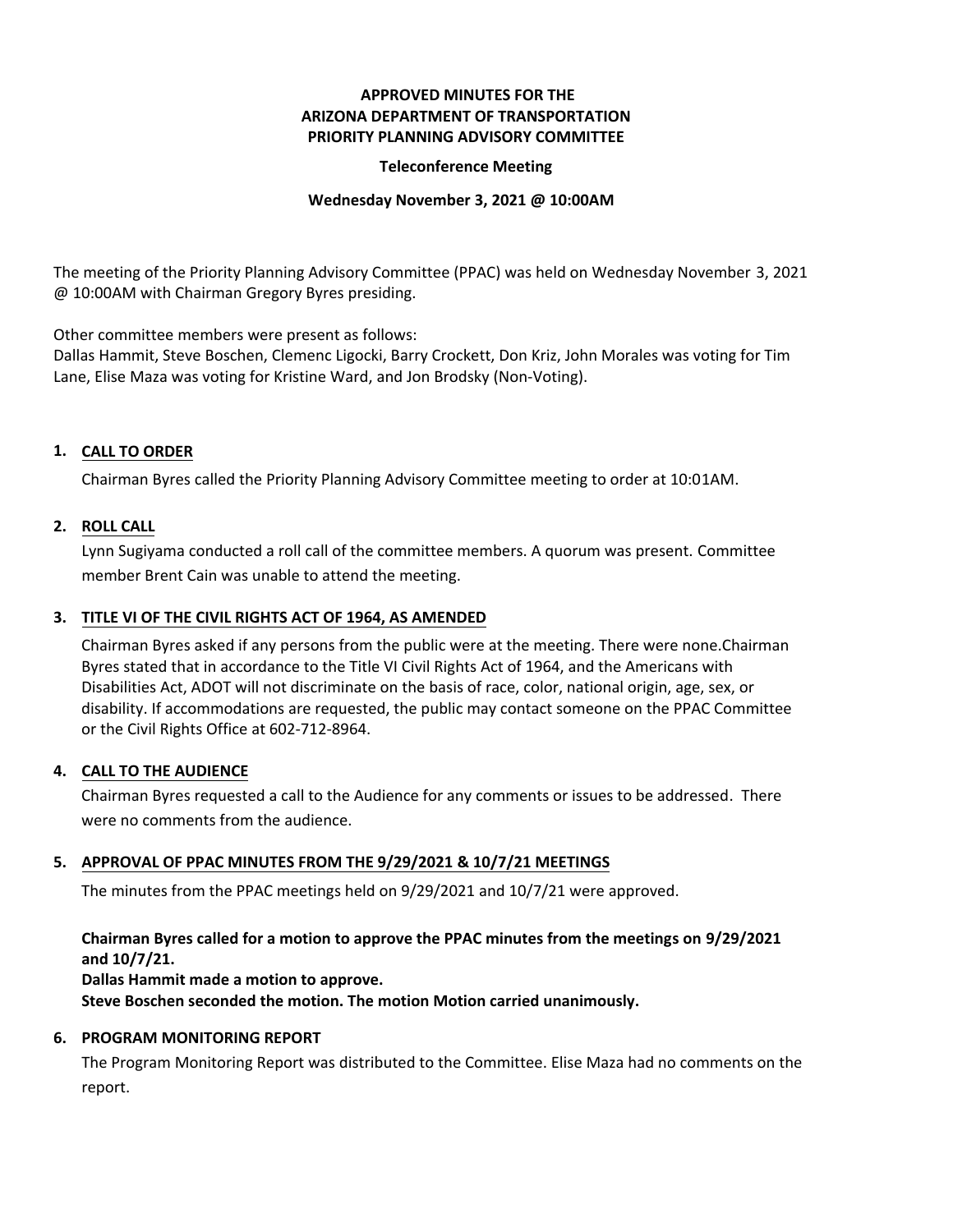## **7. 2022-2026 TRANSPORTATION FACILITIES CONSTRUCTION: DISCUSSION AND POSSIBLE ACTION ON PROJECT MODIFICATIONS & NEW PROJECTS**

| 7-1 | Route & MP:                | I-40 @ MP 48.0             |
|-----|----------------------------|----------------------------|
|     | <b>Project Name:</b>       | US 93/I-40 WEST KINGMAN TI |
|     | <b>Type of Work:</b>       | <b>CONSTRUCT TI</b>        |
|     | County:                    | Mohave                     |
|     | District:                  | <b>Northwest</b>           |
|     | Schedule:                  |                            |
|     | Project:                   | H799301D TIP#: 9031        |
|     | <b>Project Manager:</b>    | Craig Regulski             |
|     | <b>Program Amount:</b>     | \$4,963,000                |
|     | <b>New Program Amount:</b> | \$6,563,000                |
|     | <b>Requested Action:</b>   | Increase design budget.    |

**Item 7-1 was presented by: Craig Regulski**

**Chairman called for a motion to approve Item 7-1.**

**Dallas Hammit made the motion to approve.**

**Clemenc Ligocki seconded the motion. Motion carried unanimously**

**Discussion followed. Dallas Hammit asked why the complete funding for \$2,600K was not requested for the design phase. Barry Crockett commented that due to the fact that no resolution has been set and that there were cash flow concerns, he considered that \$1,600K was needed this year, then \$,1,000K would be added in FY 2023.**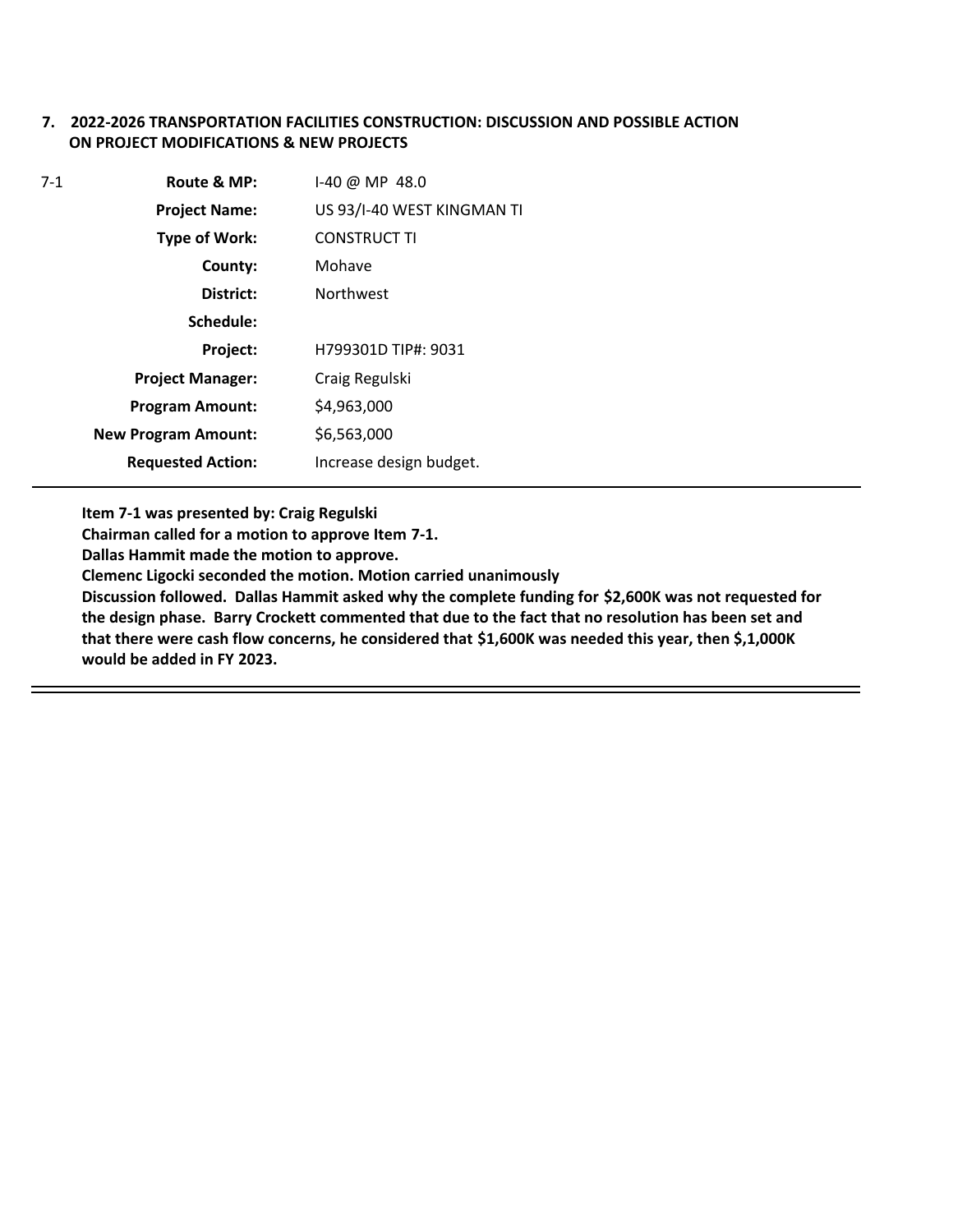| Route & MP:                | Statewide                |
|----------------------------|--------------------------|
| <b>Project Name:</b>       | AZ511 Enhancement        |
| <b>Type of Work:</b>       | Software modification    |
| County:                    | Statewide                |
| District:                  | Statewide                |
| Schedule:                  |                          |
| Project:                   | M719201X TIP#: 102817    |
| <b>Project Manager:</b>    | John Roberts             |
| <b>Program Amount:</b>     | \$0                      |
| <b>New Program Amount:</b> | \$145,000                |
| <b>Requested Action:</b>   | Establish a new project. |
|                            |                          |

**Item 7-2 was presented by: John Roberts Chairman called for a motion to approve Item 7-2. Steve Boschen made the motion to approve. Dallas Hammit seconded the motion. Motion carried unanimously**

| Route & MP:<br>$7-3$       | Local Route                                 |
|----------------------------|---------------------------------------------|
| <b>Project Name:</b>       | FT. THOMAS RIVER STRUCTURE NO. 8131 PHASE 1 |
| Type of Work:              | REPLACE CONCRETE BOX CULVERT                |
| County:                    | Graham                                      |
| District:                  | Southeast                                   |
| Schedule:                  |                                             |
| Project:                   | T023501C TIP#: 100073                       |
| <b>Project Manager:</b>    | Olivier Mirza                               |
| <b>Program Amount:</b>     | \$0                                         |
| <b>New Program Amount:</b> | \$938,000                                   |
| <b>Requested Action:</b>   | Establish construction project.             |

**Item 7-3 was presented by: Olivier Mirza Chairman called for a motion to approve Item 7-3. Steve Boschen made the motion to approve. Elise Maza seconded the motion. Motion carried unanimously.**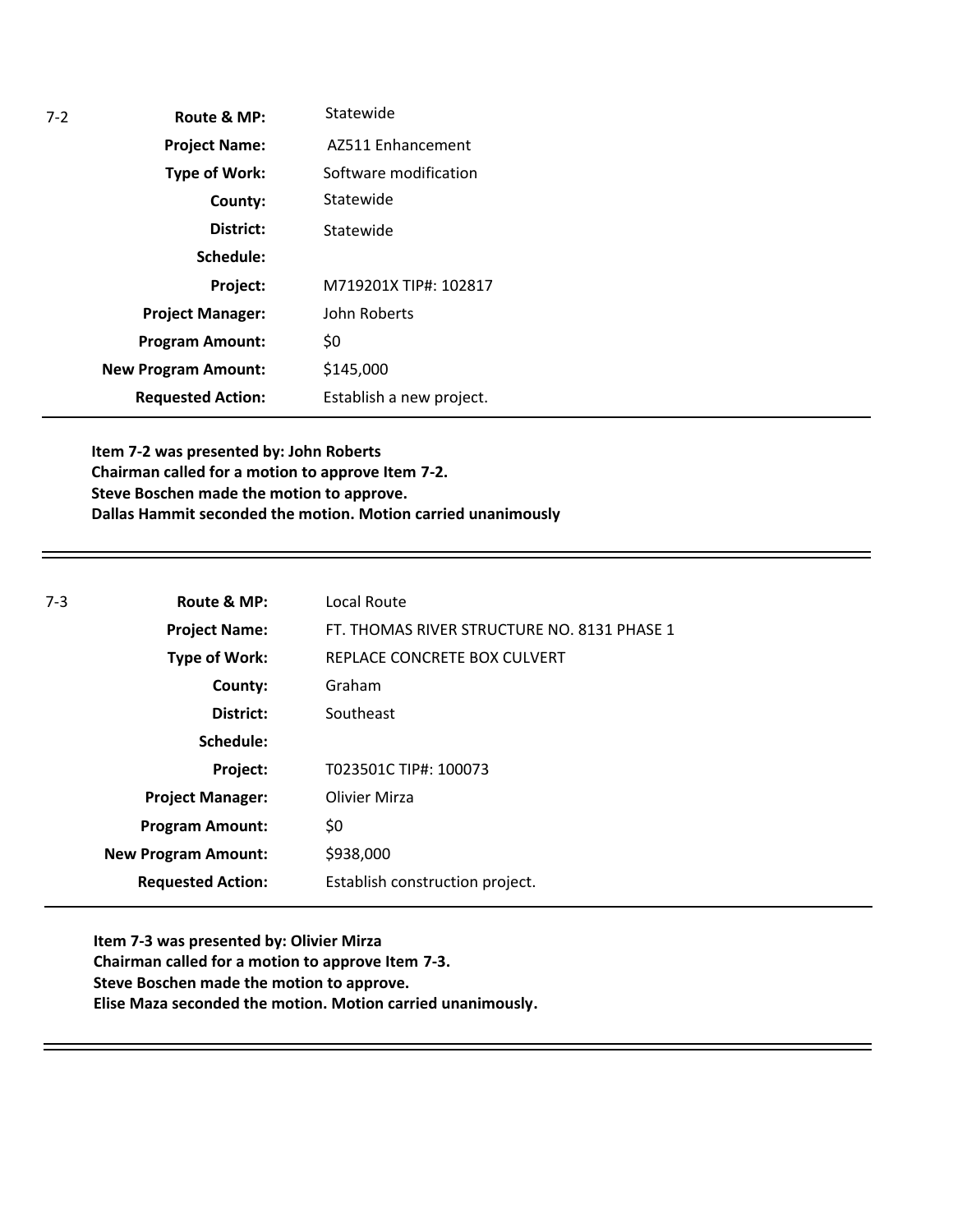| $7 - 4$ | Route & MP:                | SR 89A @ MP 375.1                                      |
|---------|----------------------------|--------------------------------------------------------|
|         | <b>Project Name:</b>       | MP 375.1 & MP 389.2 SEDONA                             |
|         | Type of Work:              | ROCKFALL MITIGATION                                    |
|         | County:                    | Coconino                                               |
|         | District:                  | Northcentral                                           |
|         | Schedule:                  |                                                        |
|         | Project:                   | F015401C TIP#: 9170                                    |
|         | <b>Project Manager:</b>    | Vivian Li                                              |
|         | <b>Program Amount:</b>     | \$3,362,000                                            |
|         | <b>New Program Amount:</b> | \$3,662,000                                            |
|         | <b>Requested Action:</b>   | Increase construction budget and re-advertise in FY22. |

**Item 7-4 was presented by: Vivian Li Chairman called for a motion to approve Item 7-4. Steve Boschen made the motion to approve. Dallas Hammit seconded the motion. Motion carried unanimously.**

| 7-5 | Route & MP:                | SR 101L @ MP 0.0                  |  |
|-----|----------------------------|-----------------------------------|--|
|     | <b>Project Name:</b>       | SR 101L & I-10 System Interchange |  |
|     | Type of Work:              | System TI Improvements            |  |
|     | County:                    | Maricopa                          |  |
|     | District:                  | Central                           |  |
|     | Schedule:                  |                                   |  |
|     | Project:                   | F047501L TIP#: 100228             |  |
|     | <b>Project Manager:</b>    | Rashidul Haque                    |  |
|     | <b>Program Amount:</b>     | \$17,830,000                      |  |
|     | <b>New Program Amount:</b> | \$6,000,000                       |  |
|     | <b>Requested Action:</b>   | Establish New Project.            |  |
|     |                            |                                   |  |

**Item 7-5 was presented by: Rashidul Haque**

**Chairman called for a motion to approve Item 7-5.**

**Steve Boschen made the motion to approve.**

**Dallas Hammit seconded the motion. Motion carried unanimously**

**Discussion followed. Steve Boschen asked why the study phase is being established even though the budget is being reduced. Originally the project was to be scoped and design for \$17,830K. However, it was decided that the scoping phase should be established alone for \$6,000K.**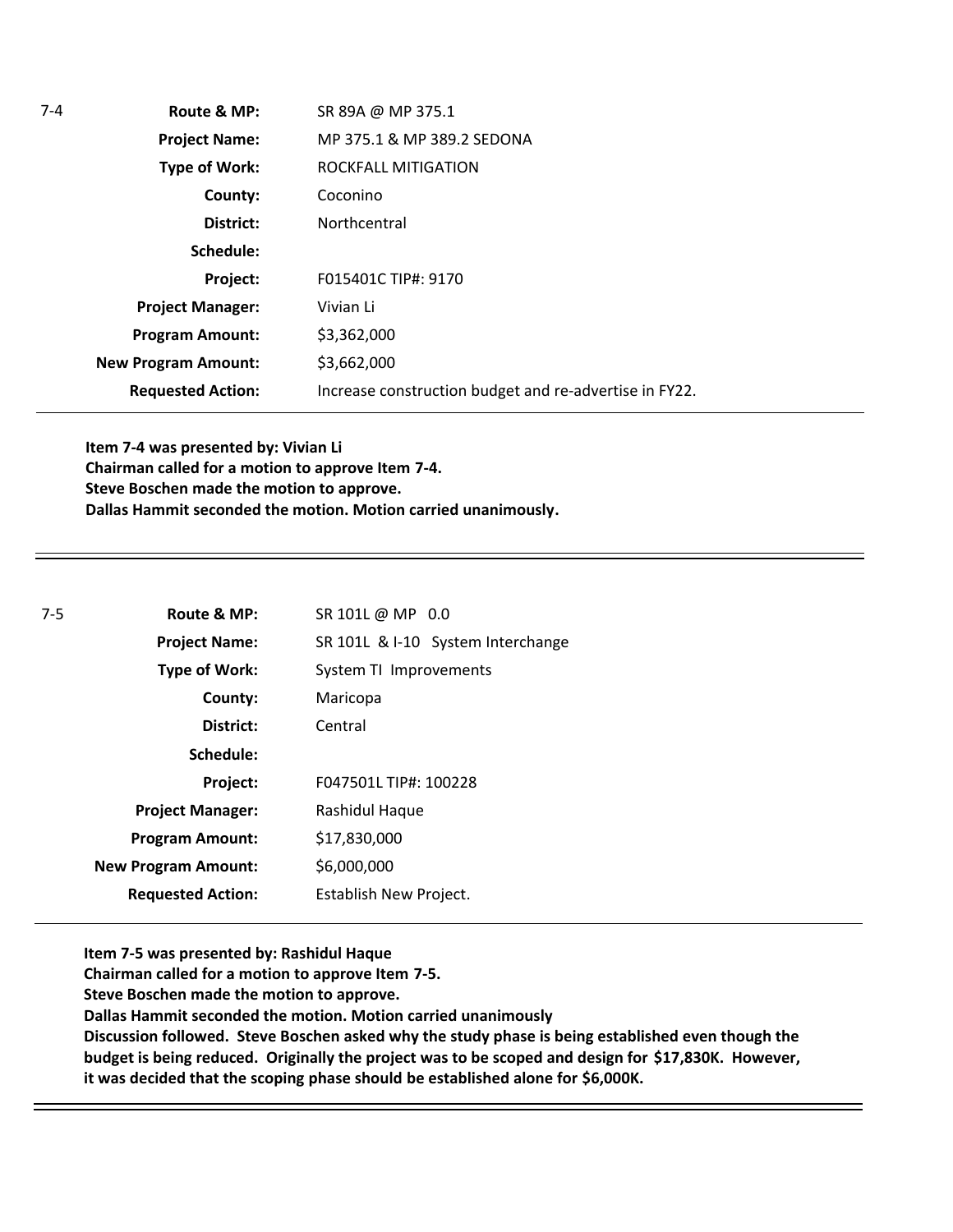**Route & MP: County: District: Schedule: Project Name: Type of Work: Project Manager: Project: Requested Action: New Program Amount:** 7-6 **Program Amount:** Local Route AVE 28E @ COUNTY 9TH STREET (SALINITY CANAL) REPLACE BRIDGE Yuma Southwest FY 2022 T024101C TIP#: 101662 Tricia Brown \$0 \$861,000 Establish construction project.

**Item 7-6 was presented by: Olivier Mirza Chairman called for a motion to approve Item 7-6. Dallas Hammit made the motion to approve. Barry Crockett seconded the motion. Motion carried unanimously**

FY 2022-2026 Airport Development Program - Projects

**AIRPORT PROJECT NAME: GRANT MANAGER: REQUESTED ACTION:** Avi Suquilla Airport Lisa Yahraus Delete and Remove project from the FY 22 CIP List. 7-7

**Item 7-7 was presented by: Lisa Yahraus Chairman called for a motion to approve Item 7-7. Don Kriz made the motion to approve. Steve Boschen seconded the motion. Motion carried unanimously.**